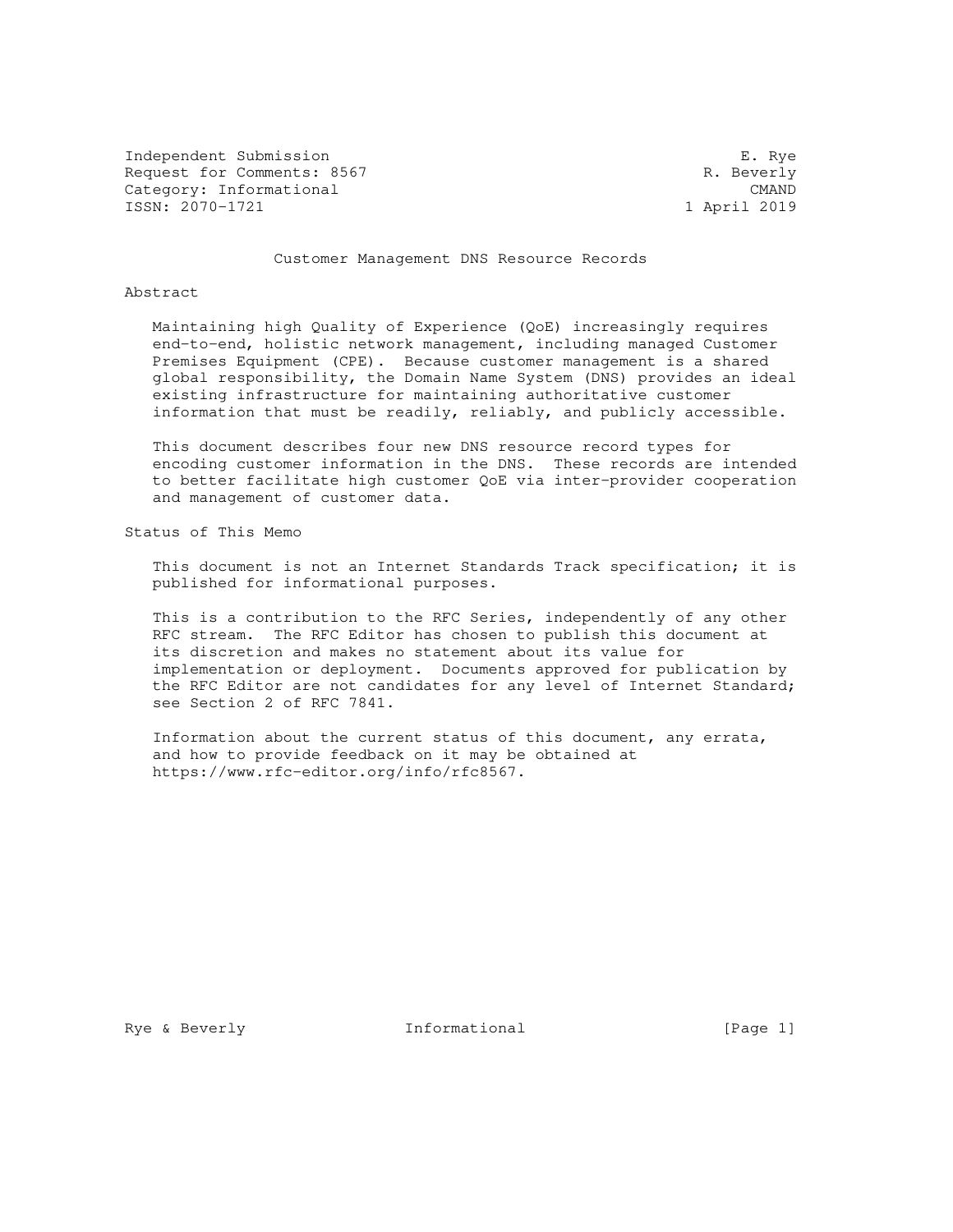Copyright Notice

 Copyright (c) 2019 IETF Trust and the persons identified as the document authors. All rights reserved.

 This document is subject to BCP 78 and the IETF Trust's Legal Provisions Relating to IETF Documents (https://trustee.ietf.org/license-info) in effect on the date of publication of this document. Please review these documents carefully, as they describe your rights and restrictions with respect to this document.

Table of Contents

|                                         | 3              |
|-----------------------------------------|----------------|
| 2. Customer Management Resource Records | 3              |
| The PASSWORD Resource Record<br>2.1.    | $\overline{4}$ |
| The CREDITCARD Resource Record<br>2.2.  | $\overline{4}$ |
| 2.3. The SSN Resource Record            | 6              |
| 2.4. The SSNPTR Resource Record         | 7              |
|                                         | 7              |
|                                         | 8              |
|                                         | 8              |
|                                         | 9              |
| 6.1. Normative References               | 9              |
| 6.2. Informative References             | 9              |
|                                         | 11             |
|                                         | 11             |
|                                         |                |

# 1. Introduction

 A significant portion of today's Internet is comprised of residential access networks. These access networks, and their providers, are now critical infrastructure, and significant research is devoted to measuring residential broadband speed and reliability [SAMKNOWS].

 Unfortunately, Customer Premises Equipment (CPE) is one of the weakest links in the chain of network equipment connecting consumers to the Internet. Customers typically do not perform proactive maintenance, e.g., firmware updates, on their own CPE. In many cases, CPE is even deployed with default authentication credentials, a fact that has been exploited by various Internet-wide denial-of service attacks [MIRAI].

 A central observation motivating this document is that customers simply cannot be trusted to manage their own networks, much less the path-critical CPE. Given the difficulty in maintaining the hygiene

Rye & Beverly **Informational** [Page 2]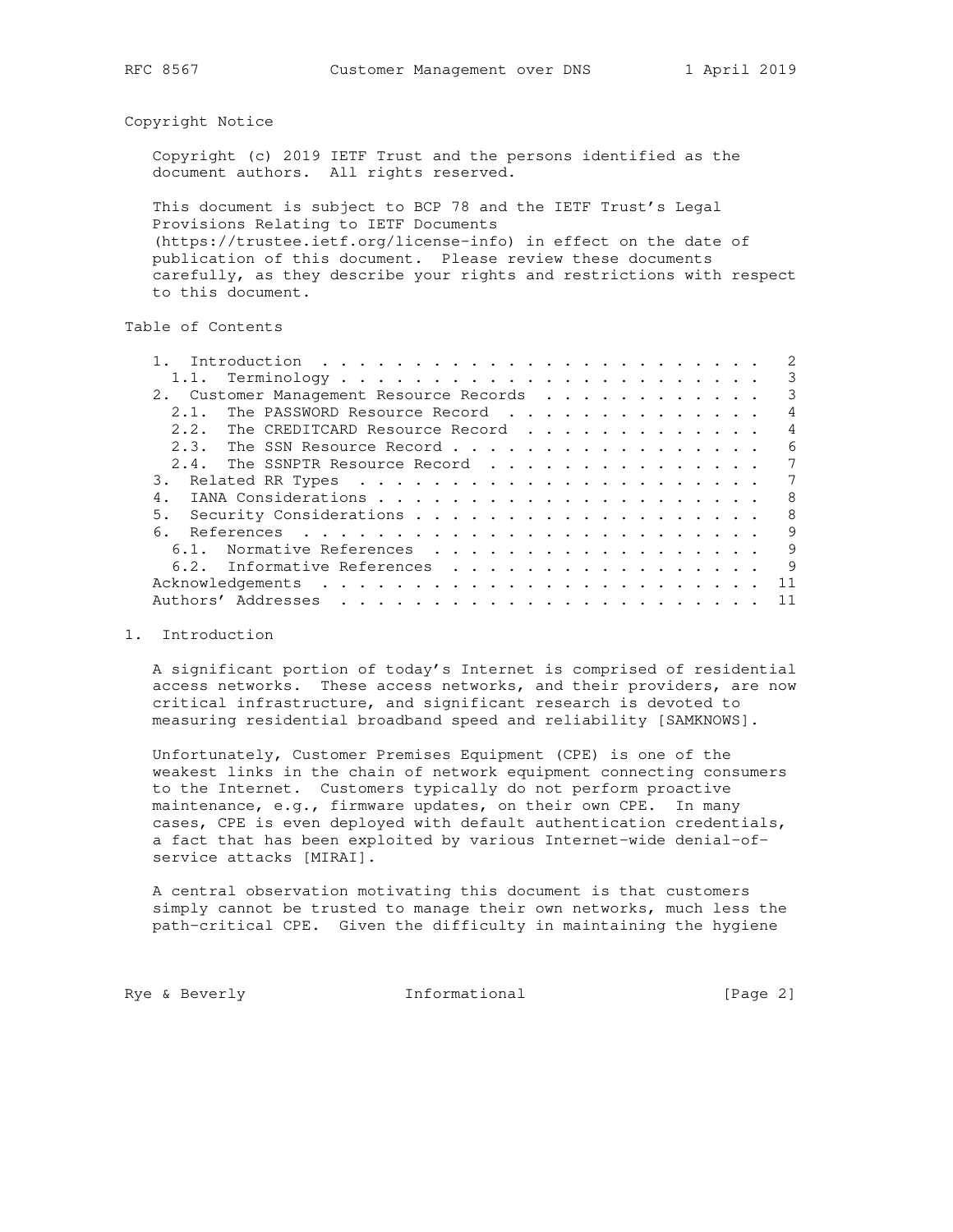and resilience of broadband access, CPE maintenance should instead be treated as a shared global responsibility among Internet Service Providers (ISPs).

 Further complicating customer management is choice in ISP, which is currently available to nearly half of US households. While customers may switch providers, their biographical, billing, and technological details remain constant. Therefore, service providers need mechanisms to ensure that transitioning customers into and out of their network is as seamless as possible from both a technical and billing standpoint.

 Finally, service providers, advertisers, and law enforcement agencies have varying but important reasons to track unique users' behavior on the Internet. While RFC 7043 [RFC7043] makes use of EUI48 and EUI64 Resource Record (RR) types to uniquely identify CPE devices and better support third-party tracking, these mechanisms can be defeated by the customer simply purchasing new CPE.

 This document takes a holistic, end-to-end view of customer management with the aim of enhancing customer QoE and overall network security. To enable shared CPE maintenance, this document leverages the Domain Name System (DNS), described in RFC 1034 [RFC1034] and RFC 1035 [RFC1035], and introduces new RR types to aid network management.

# 1.1. Terminology

 This document uses capitalized keywords such as MUST and MAY to describe the requirements for using the registered RR types. The intended meaning of those keywords in this document are the same as those described in RFC 2119 [RFC2119] and RFC 8174 [RFC8174]. Although these keywords are often used to specify normative requirements in IETF Standards, their use in this document does not imply that this document is a standard of any kind.

2. Customer Management Resource Records

 The ubiquity of residential broadband Internet service affords myriad benefits to consumers, but also poses a daunting challenge for Internet Service Providers -- how to best manage sensitive customer identifiers and billing details, while ensuring the resilience and security of CPE devices on their network?

 This document introduces four new RRs to assist in the management of customer data by ISPs.

Rye & Beverly **Informational** [Page 3]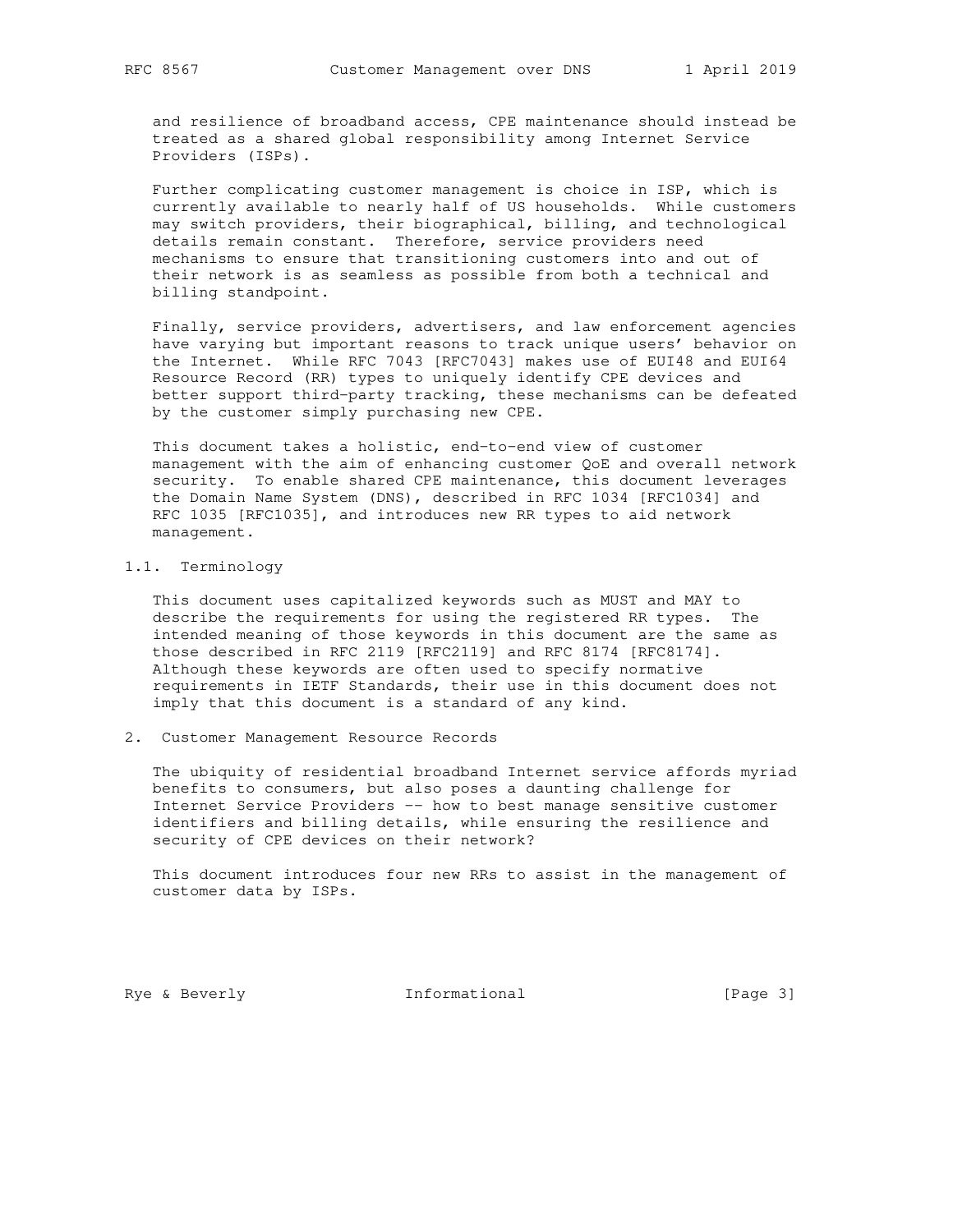This section describes the purpose and wire format of the new DNS RRs.

2.1. The PASSWORD Resource Record

 The PASSWORD RR facilitates remote management of CPE devices by providing the login credentials for the CPE in a single RR. These credentials are used by authorized service providers to authenticate to the CPE. Authenticated users can then install important software and configuration updates to benefit the security and health of the provider's network.

| 0 |                 |                                                                 |  |  |  |  |  |  |  |  |  |  |  |  |  |
|---|-----------------|-----------------------------------------------------------------|--|--|--|--|--|--|--|--|--|--|--|--|--|
|   |                 | 0 1 2 3 4 5 6 7 8 9 0 1 2 3 4 5 6 7 8 9 0 1 2 3 4 5 6 7 8 9 0 1 |  |  |  |  |  |  |  |  |  |  |  |  |  |
|   |                 |                                                                 |  |  |  |  |  |  |  |  |  |  |  |  |  |
|   |                 |                                                                 |  |  |  |  |  |  |  |  |  |  |  |  |  |
|   | <b>USERNAME</b> |                                                                 |  |  |  |  |  |  |  |  |  |  |  |  |  |
|   |                 |                                                                 |  |  |  |  |  |  |  |  |  |  |  |  |  |
|   |                 |                                                                 |  |  |  |  |  |  |  |  |  |  |  |  |  |
|   |                 |                                                                 |  |  |  |  |  |  |  |  |  |  |  |  |  |
|   |                 | PASSWORD                                                        |  |  |  |  |  |  |  |  |  |  |  |  |  |
|   |                 |                                                                 |  |  |  |  |  |  |  |  |  |  |  |  |  |

Figure 1: PASSWORD RDATA Format

Where:

#### USERNAME

 The <character-string> username of the account holder located at the CPE. In order to limit gratuitous expressions of individuality, usernames MUST be 16 or fewer ASCII characters and MUST NOT include punctuation.

### PASSWORD

 The <character-string> password associated with the USERNAME. In order to keep the RR size to a minimum, passwords longer than 32 bits are NOT supported.

 Hosts on which multiple accounts exist SHOULD have separate PASSWORD RRs for each account.

## 2.2. The CREDITCARD Resource Record

 The CREDITCARD RR stores the billing details of the primary account holder located at the hostname associated with the CPE. Upon gaining a new subscriber, an ISP enters their billing details in a CREDITCARD RR so that it MAY be queried as needed for automated billing purposes. In addition, any outside entity with whom the customer

Rye & Beverly **Informational** [Page 4]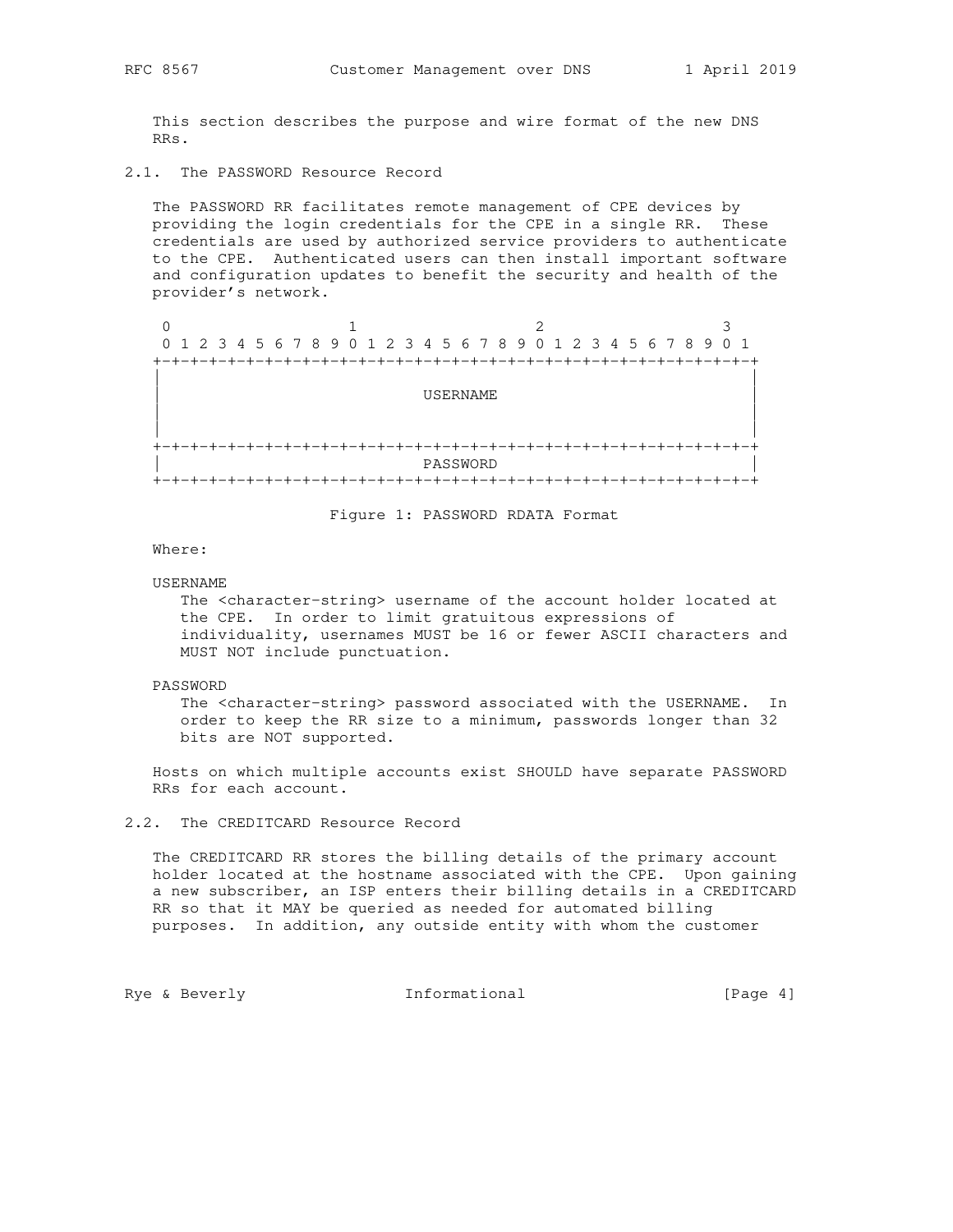develops a recurring payment plan MAY query this RR for payment details as well. Storing payment information in an RR, rather than in the databases of disparate organizations with varying data security postures, helps reduce attack vectors available to malicious actors seeking this data.

0  $1$  2 3 0 1 2 3 4 5 6 7 8 9 0 1 2 3 4 5 6 7 8 9 0 1 2 3 4 5 6 7 8 9 0 1 +-+-+-+-+-+-+-+-+-+-+-+-+-+-+-+-+-+-+-+-+-+-+-+-+-+-+-+-+-+-+-+-+ | | | CARDNUMBER | | | | | +-+-+-+-+-+-+-+-+-+-+-+-+-+-+-+-+-+-+-+-+-+-+-+-+-+-+-+-+-+-+-+-+ experience to the experience of the experience of the experience of the experience of the experience of the experience of the experience of the experience of the experience of the experience of the experience of the experi +-+-+-+-+-+-+-+-+-+-+-+-+-+-+-+-+-+-+-+-+-+-+-+-+-+-+-+-+-+-+-+-+ CHECKSUM +-+-+-+-+-+-+-+-+-+-+-+-+-+-+-+-+-+-+-+-+-+-+-+-+-+-+-+-+-+-+-+-+

Figure 2: CREDITCARD RDATA Format

## Where:

#### CARDNUMBER

 The <character-string> 16-digit credit card number used for billing by the host's service provider. This field MUST NOT contain punctuation or spaces; only numeric digits represented in ASCII are allowed. Because this field is 16 digits in length, users MUST NOT use American Express cards.

## EXPIRE

 A <character-string> specifying the two-digit month and two digit year in which the credit card expires. This field MUST NOT contain punctuation or spaces; only numeric digits represented in ASCII are allowed.

# CHECKSUM

 In order to protect against bit errors occurring in the CARDNUMBER field, this RR type MUST use error checking as follows: Luhn's algorithm is employed as a simple checksum to validate that none of the 16 digits were corrupted in transit. Starting with the leftmost digit, we add this digit's value to a running total; for every second digit (beginning with the second-from-left digit), we add twice its value to the running total. This algorithm continues until all 16 digits have been exhausted. With this partial sum in

Rye & Beverly **Informational** [Page 5]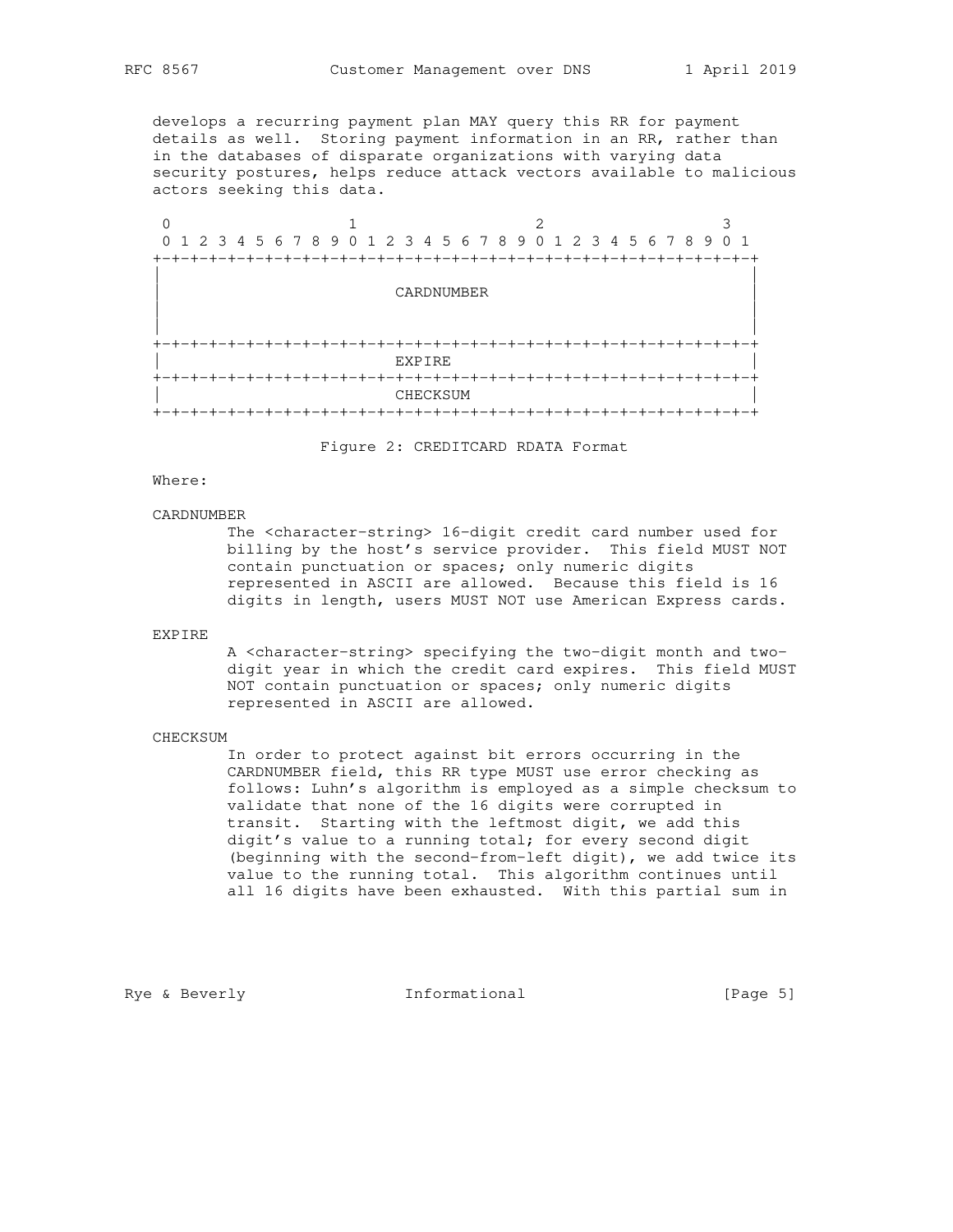hand, we solve for the value x such that x added to our partial sum is congruent to 0 modulo 10, and store x in the CHECKSUM field.

 When a CREDITCARD RR is queried, the recipient simply computes Luhn's algorithm in the same manner as described above, and validates that their computed value of x matches that stored in the CHECKSUM field.

 Note that this novel use of Luhn's algorithm MAY have applications outside of the CREDITCARD RR.

2.3. The SSN Resource Record

 The SSN RR maps hostnames to the US Social Security number and birth date of a user located at that host. For CPE behind which multiple users reside, a separate SSN RR SHOULD be entered into the DNS for each user. When residential broadband service becomes available outside of the United States, those countries SHOULD adopt identifiers that are compatible with the US SSN in order to ease administrative burden on the DNS and multinational service providers.

 During tax preparation season, the United States Internal Revenue Service WILL query the SSN RR to verify residency and proof of hostname ownership. In addition, the SSN RR MAY be used in conjunction with the CREDITCARD RR to automate the collection of back taxes owed.

| 0 1 2 3 4 5 6 7 8 9 0 1 2 3 4 5 6 7 8 9 0 1 2 3 4 5 6 7 8 9 0 1 |  |  |  |  |  |  |  |  |  |  |  |  |  |  |
|-----------------------------------------------------------------|--|--|--|--|--|--|--|--|--|--|--|--|--|--|
|                                                                 |  |  |  |  |  |  |  |  |  |  |  |  |  |  |
| SOCIAL                                                          |  |  |  |  |  |  |  |  |  |  |  |  |  |  |
|                                                                 |  |  |  |  |  |  |  |  |  |  |  |  |  |  |
| BIRTHDATE                                                       |  |  |  |  |  |  |  |  |  |  |  |  |  |  |
|                                                                 |  |  |  |  |  |  |  |  |  |  |  |  |  |  |
|                                                                 |  |  |  |  |  |  |  |  |  |  |  |  |  |  |

Figure 3: SSN RDATA Format

Where:

SOCIAL

 The Social Security number of the user associated with the host, formatted as a 32-bit unsigned integer in network byte order.

Rye & Beverly **Informational** [Page 6]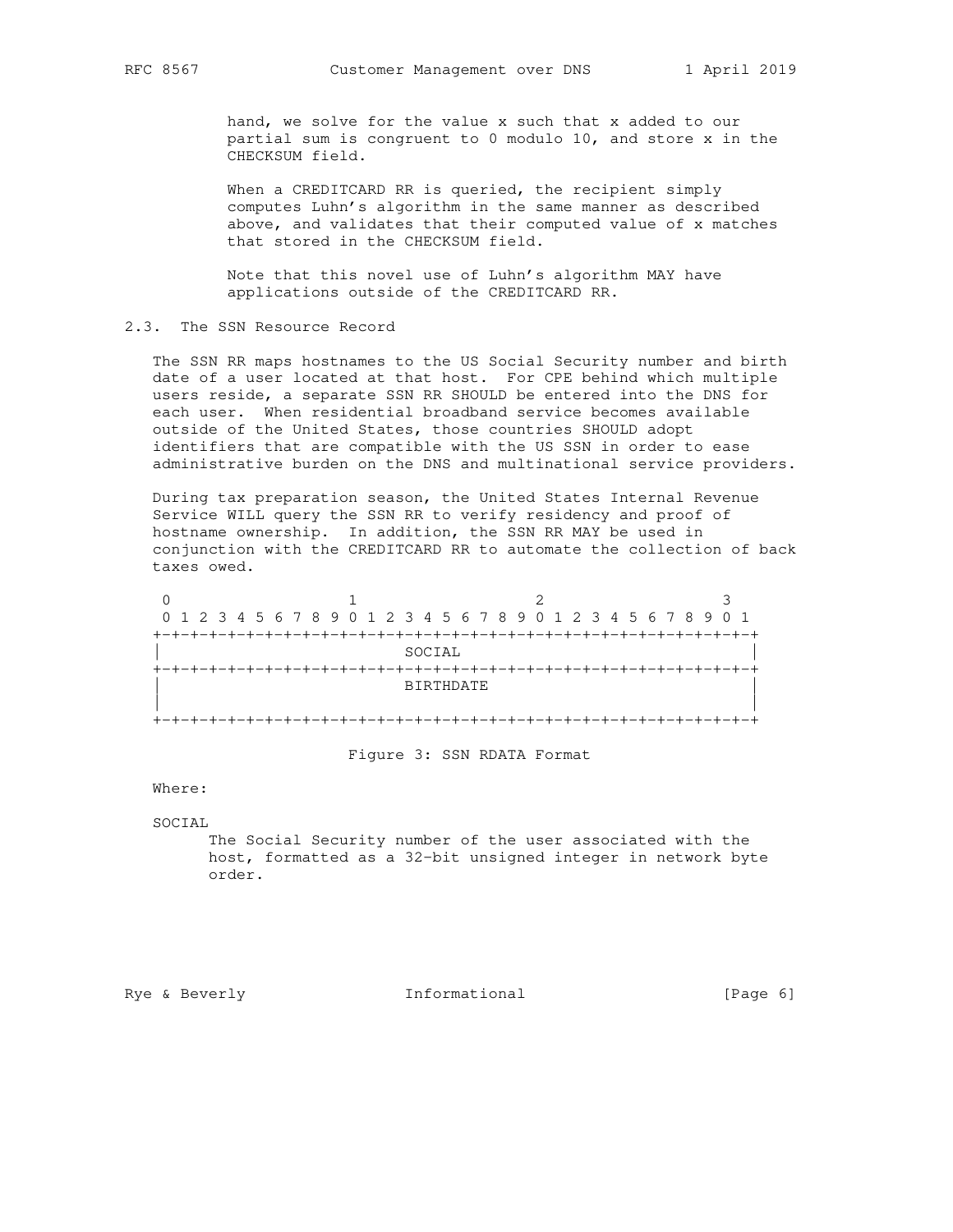# BIRTHDATE

 A 64-bit timestamp representing the number of seconds past the Unix Epoch that the individual described by this RR was born. Because the Unix Epoch predates the birth of all Internet users, this field provides a sufficient range of values for ISPs to describe their subscribers. The 64-bit timestamp field is also "future proof", avoiding the Year 2038 problem and ensuring SSN RR applicability into the foreseeable future.

### 2.4. The SSNPTR Resource Record

 The SSNPTR RR provides the reverse functionality of the SSN RR; it maps Social Security numbers to hostnames. Every individual for whom an ISP provides service, not only primary account holders, SHOULD have an SSNPTR RR entry in the DNS.

 One benefit provided by the SSNPTR RR is the ability to conduct some population census functions remotely. For example, consider a residential ISP with SSNPTR RRs for each of its subscribers. Performing SSNPTR queries for all of their SSNs returns the host at which those individuals are located, allowing for the trivial association of family members behind the same CPE device. Further, these hosts can then be geolocated using an IP geolocation service or LOC RR [RFC1876], providing the ability to determine municipal populations and thereby inform decisions about appropriations and appropriate public policies.

| 0 1 2 3 4 5 6 7 8 9 0 1 2 3 4 5 6 7 8 9 0 1 2 3 4 5 6 7 8 9 0 1 |  |  |  |  |  |  |  |  |  |  |  |  |  |  |  |  |  |  |  |  |  |  |  |  |  |  |  |  |  |  |  |
|-----------------------------------------------------------------|--|--|--|--|--|--|--|--|--|--|--|--|--|--|--|--|--|--|--|--|--|--|--|--|--|--|--|--|--|--|--|
|                                                                 |  |  |  |  |  |  |  |  |  |  |  |  |  |  |  |  |  |  |  |  |  |  |  |  |  |  |  |  |  |  |  |
| DNAME.                                                          |  |  |  |  |  |  |  |  |  |  |  |  |  |  |  |  |  |  |  |  |  |  |  |  |  |  |  |  |  |  |  |
|                                                                 |  |  |  |  |  |  |  |  |  |  |  |  |  |  |  |  |  |  |  |  |  |  |  |  |  |  |  |  |  |  |  |

# Figure 4: SSNPTR RDATA Format

### Where:

 DNAME A <domain-name> that points to a location in the domain name space.

3. Related RR Types

 The practice of introducing new RR types to the DNS to support functionality that is either only tangentially related or wholly unrelated to name resolution is well established.

Rye & Beverly **Informational** [Page 7]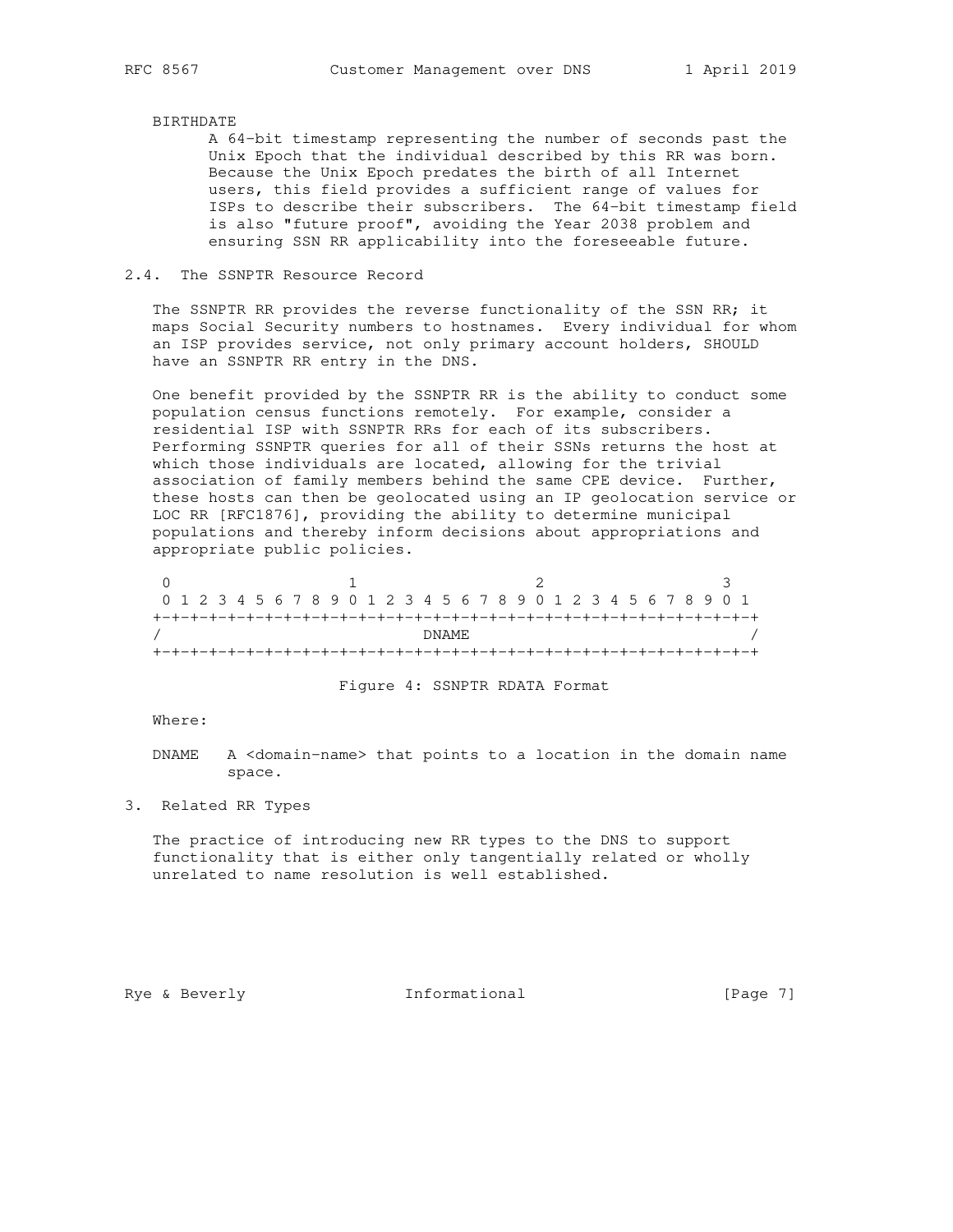[RFC2539] describes the Diffie-Hellman KEY RR type, which is used to conveniently store public key parameters for a domain. The SRV RR type [RFC2782] combines name resolution with transport- and application-layer details, providing a "no-fuss" way for network administrators to advertise the location of specific services. The Name Authority PTR (NAPTR) RR [RFC2915] recognized and corrected the lack of POSIX Extended Regular Expression support in the DNS, allowing for DNS-based automobile parts identification systems [RFC3402] among other use cases. Having established the DNS's role in encryption in [RFC2539], the IPSECKEY RR resurrected the since obsoleted ability to store public key parameters for the purposes of IPsec encryption [RFC4025]. [RFC4255] codified the natural inter dependency between the Secure Shell (SSH) protocol [RFC4253] and DNS by providing the SSHFP RR type, which is used to verify the host key of a server.

 Extending the idea of distributing public key parameters via DNS, [RFC4398] introduced the CERT RR type to publish X.509 and PGP certificates. [RFC4701] introduces the DHCID RR type to solve the problem of Fully Qualified Domain Name (FQDN) collisions when Dynamic Host Configuration Protocol (DHCP) clients make DNS updates after obtaining a DHCP lease. The TLSA RR type [RFC6698] is used to associate a TLS certificate with a domain, leveraging DNSSEC as the binding, and the CAA RR type [RFC6844] specifies the Certificate Authority allowed to issue certificates for a domain. The EUI48 and EUI64 RR types specified in [RFC7043] seek to eliminate boundaries in the TCP/IP model by creating, in essence, A records for MAC addresses.

4. IANA Considerations

This document has no IANA actions.

5. Security Considerations

 DNSSEC [RFC4033] SHOULD be used in conjunction with the PASSWORD, CREDITCARD, SSN, and SSNPTR RR types to provide data integrity. Employing DNSSEC ensures that the data contained in these RRs originates from an authoritative source and is not, for example, an attacker attempting to provide invalid login credentials in response to a legitimate request for a PASSWORD RR.

Rye & Beverly **Informational** [Page 8]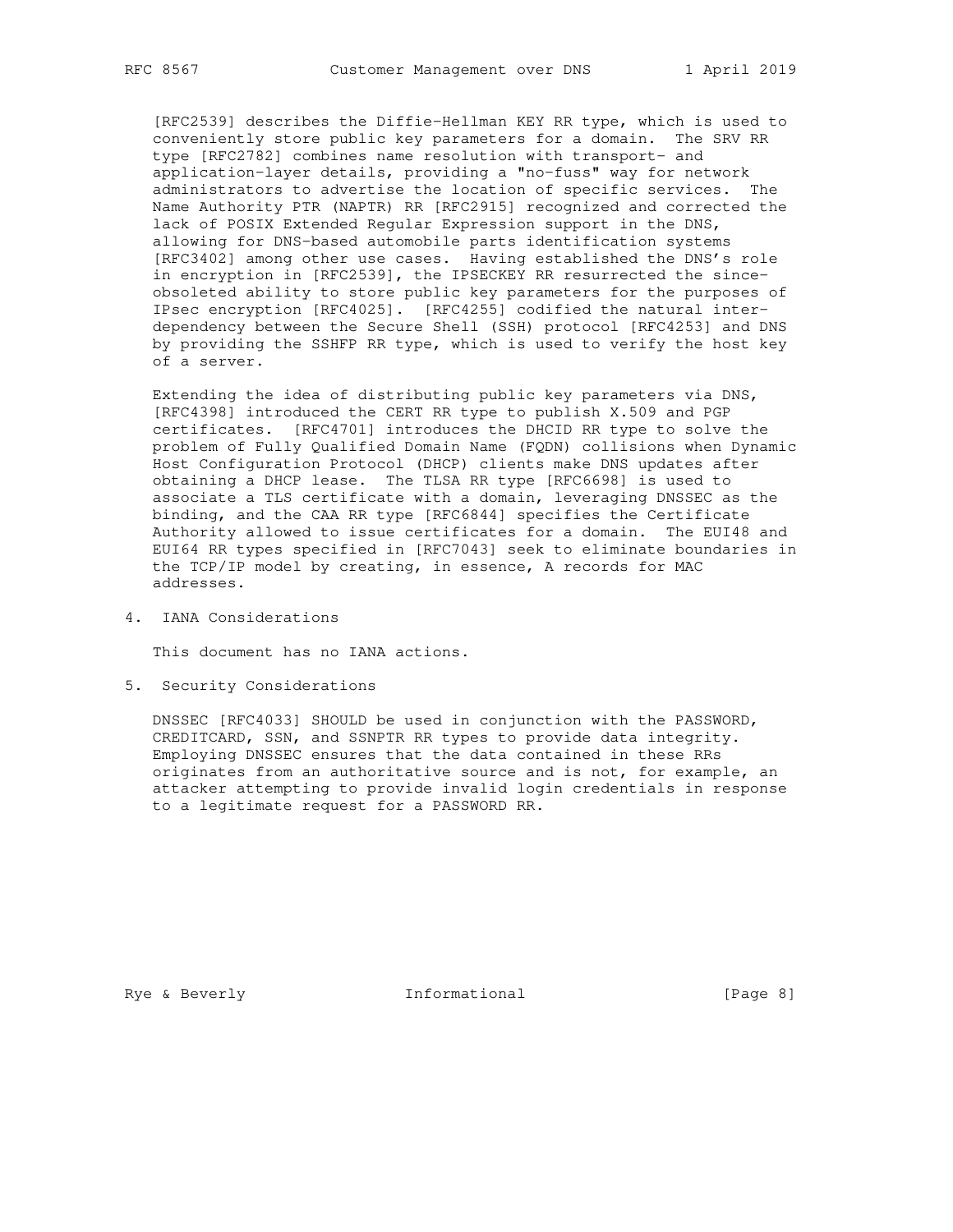# 6. References

- 6.1. Normative References
	- [RFC2119] Bradner, S., "Key words for use in RFCs to Indicate Requirement Levels", BCP 14, RFC 2119, DOI 10.17487/RFC2119, March 1997, <https://www.rfc-editor.org/info/rfc2119>.
	- [RFC8174] Leiba, B., "Ambiguity of Uppercase vs Lowercase in RFC 2119 Key Words", BCP 14, RFC 8174, DOI 10.17487/RFC8174, May 2017, <https://www.rfc-editor.org/info/rfc8174>.
- 6.2. Informative References
	- [CAMEL] Hubert, B., "The DNS Camel", March 2018, <https://blog.powerdns.com/2018/03/22/ the-dns-camel-or-the-rise-in-dns-complexit/>.
	- [MIRAI] Antonakakis, M., April, T., Bailey, M., Bernhard, M., Bursztein, E., Cochran, J., Durumeric, Z., Halderman, J., Invernizzi, L., Kallitsis, M., Kumar, D., Lever, C., Ma, Z., Mason, J., Menscher, D., Seaman, C., Sullivan, N., Thomas, K., and Y. Zhou, "Understanding the Mirai Botnet", Proceedings of the 26th USENIX Security Symposium, August 2017, <https://www.usenix.org/system/files/conference/ usenixsecurity17/sec17-antonakakis.pdf>.
	- [RFC1034] Mockapetris, P., "Domain names concepts and facilities", STD 13, RFC 1034, DOI 10.17487/RFC1034, November 1987, <https://www.rfc-editor.org/info/rfc1034>.
	- [RFC1035] Mockapetris, P., "Domain names implementation and specification", STD 13, RFC 1035, DOI 10.17487/RFC1035, November 1987, <https://www.rfc-editor.org/info/rfc1035>.
	- [RFC1876] Davis, C., Vixie, P., Goodwin, T., and I. Dickinson, "A Means for Expressing Location Information in the Domain Name System", RFC 1876, DOI 10.17487/RFC1876, January 1996, <https://www.rfc-editor.org/info/rfc1876>.
	- [RFC2539] Eastlake 3rd, D., "Storage of Diffie-Hellman Keys in the Domain Name System (DNS)", RFC 2539, DOI 10.17487/RFC2539, March 1999, <https://www.rfc-editor.org/info/rfc2539>.

Rye & Beverly **Informational** [Page 9]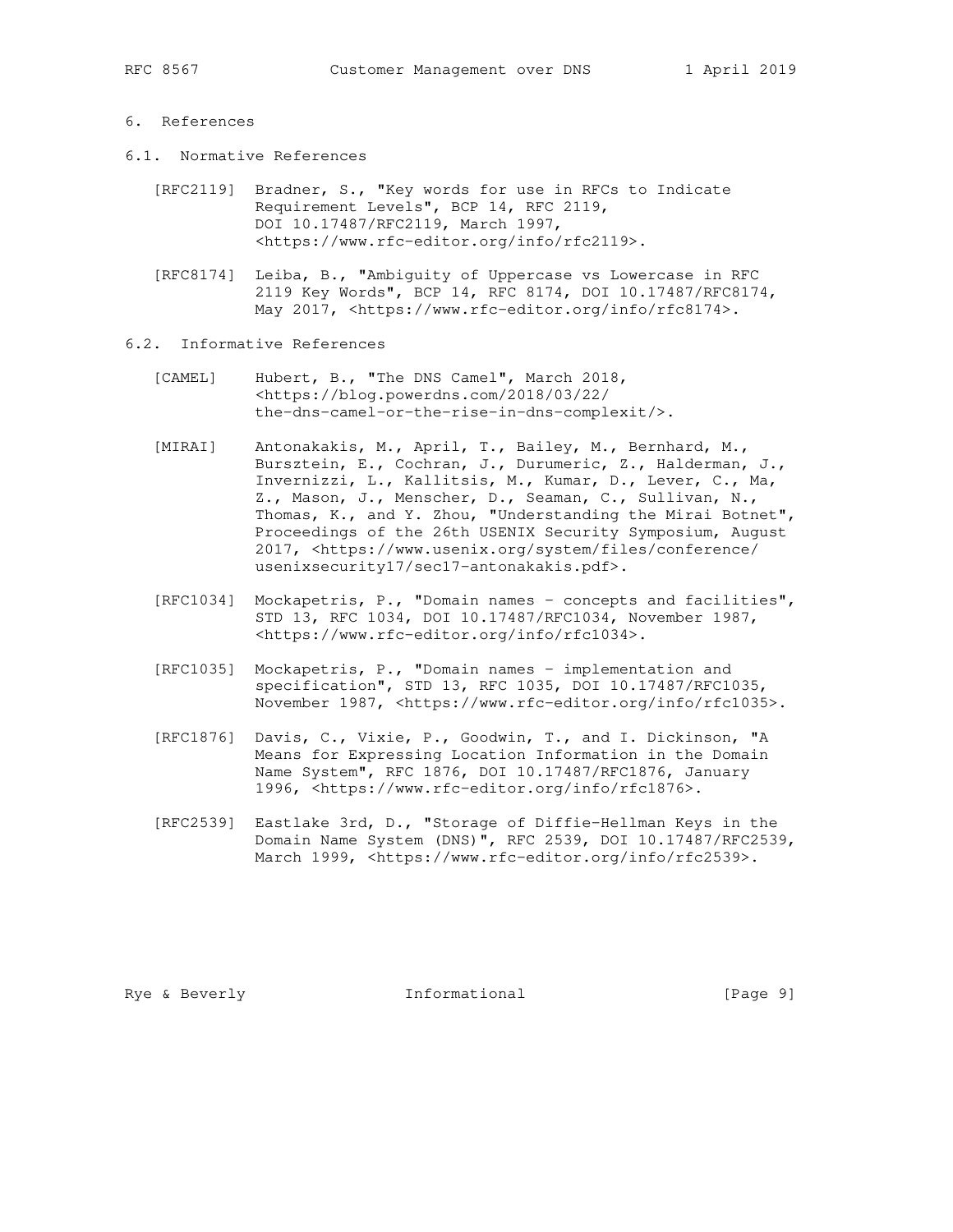- [RFC2782] Gulbrandsen, A., Vixie, P., and L. Esibov, "A DNS RR for specifying the location of services (DNS SRV)", RFC 2782, DOI 10.17487/RFC2782, February 2000, <https://www.rfc-editor.org/info/rfc2782>.
- [RFC2915] Mealling, M. and R. Daniel, "The Naming Authority Pointer (NAPTR) DNS Resource Record", RFC 2915, DOI 10.17487/RFC2915, September 2000, <https://www.rfc-editor.org/info/rfc2915>.
- [RFC3402] Mealling, M., "Dynamic Delegation Discovery System (DDDS) Part Two: The Algorithm", RFC 3402, DOI 10.17487/RFC3402, October 2002, <https://www.rfc-editor.org/info/rfc3402>.
- [RFC4025] Richardson, M., "A Method for Storing IPsec Keying Material in DNS", RFC 4025, DOI 10.17487/RFC4025, March 2005, <https://www.rfc-editor.org/info/rfc4025>.
- [RFC4033] Arends, R., Austein, R., Larson, M., Massey, D., and S. Rose, "DNS Security Introduction and Requirements", RFC 4033, DOI 10.17487/RFC4033, March 2005, <https://www.rfc-editor.org/info/rfc4033>.
- [RFC4253] Ylonen, T. and C. Lonvick, Ed., "The Secure Shell (SSH) Transport Layer Protocol", RFC 4253, DOI 10.17487/RFC4253, January 2006, <https://www.rfc-editor.org/info/rfc4253>.
- [RFC4255] Schlyter, J. and W. Griffin, "Using DNS to Securely Publish Secure Shell (SSH) Key Fingerprints", RFC 4255, DOI 10.17487/RFC4255, January 2006, <https://www.rfc-editor.org/info/rfc4255>.
- [RFC4398] Josefsson, S., "Storing Certificates in the Domain Name System (DNS)", RFC 4398, DOI 10.17487/RFC4398, March 2006, <https://www.rfc-editor.org/info/rfc4398>.
- [RFC4701] Stapp, M., Lemon, T., and A. Gustafsson, "A DNS Resource Record (RR) for Encoding Dynamic Host Configuration Protocol (DHCP) Information (DHCID RR)", RFC 4701, DOI 10.17487/RFC4701, October 2006, <https://www.rfc-editor.org/info/rfc4701>.
- [RFC6698] Hoffman, P. and J. Schlyter, "The DNS-Based Authentication of Named Entities (DANE) Transport Layer Security (TLS) Protocol: TLSA", RFC 6698, DOI 10.17487/RFC6698, August 2012, <https://www.rfc-editor.org/info/rfc6698>.

Rye & Beverly **Informational** [Page 10]